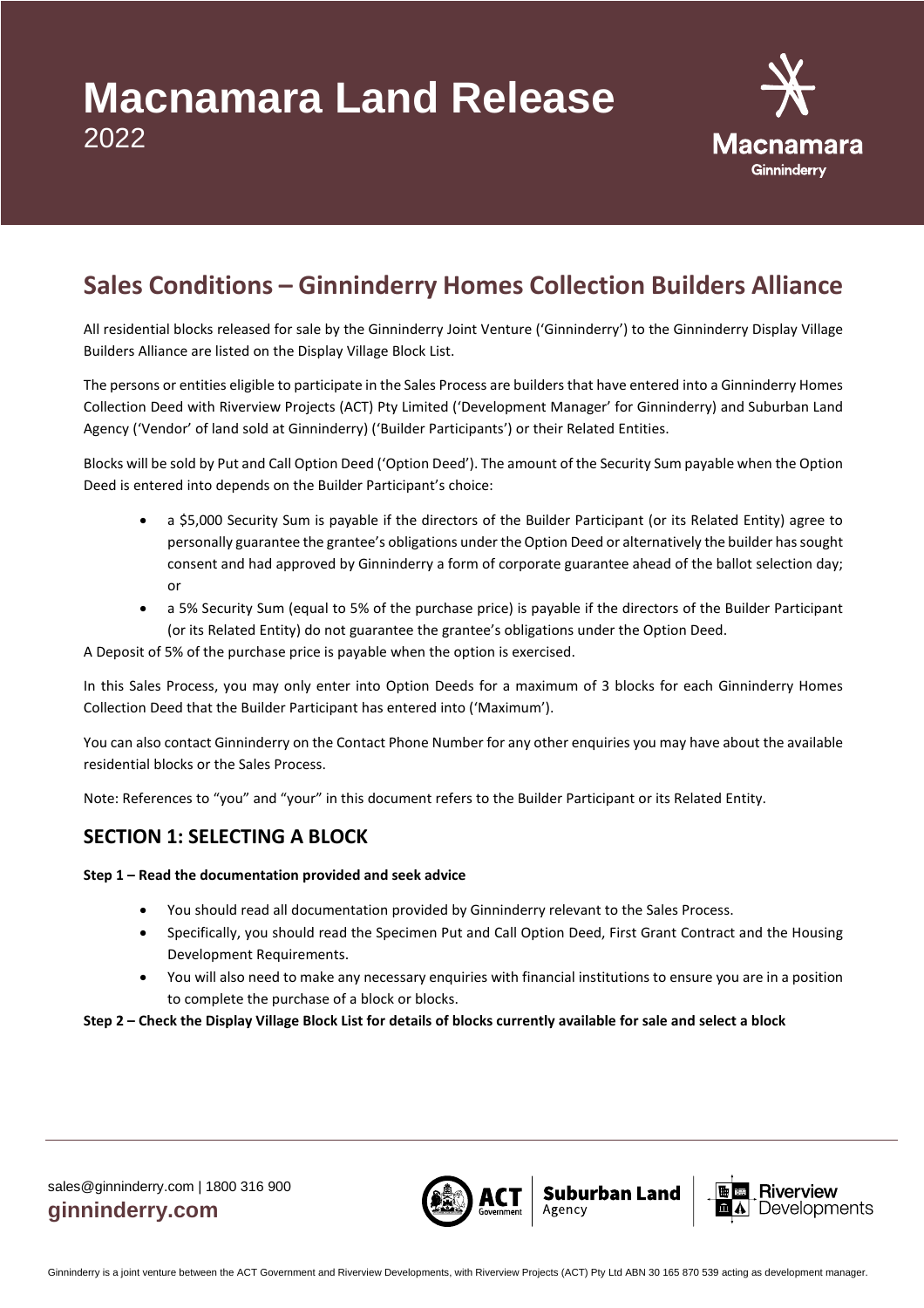- The Display Village Block List is updated from time to time to provide information on available blocks. For a current Display Village Block List, contact Ginninderry on the Contact Phone Number.
- To nominate a Related Entity to take part in the Sales Process, the Builder Participant must advise Ginninderry's Representative at the time of selecting a block and provide evidence that the entity is a 'related entity' to the Builder Participant as defined in the Corporations Act 2001 (Cth).
- Ginninderry will enter into an Option Deed with a Related Entity of a Builder Participant, in its sole and absolute discretion.

#### **Step 3 – Block Selection Day**

- On Block Selection Day, the block selection will take place at the Venue.
- Ginninderry will randomly assign a number to each of the Builder Participants from 1 to 12 ('Participant Number').
- The block selection will take place in the order of the Participant Numbers.
- A Builder Participant (or its Related Entity) who has entered into one Ginninderry Homes Collection Deed may select one block each time. A Builder Participant (or its Related Entity) who has entered into two Ginninderry Homes Collection Deeds may select two blocks each time.
- Once a block is selected by a Builder Participant (or its Related Entity), it is struck off the Display Village Block List.
- The block selection process will be repeated until the earlier of:
	- o There are no further blocks on the Display Village Block List
	- o The Builder Participants (or their Related Entities) have reached the Maximum number of blocks they may each select
	- o No Builder Participant wishes to continue with the block selection process.
- You must advise Ginninderry's Representative at the time of selecting a block whether you intend to pay a \$5,000 or 5% Security Sum when entering into the Option Deed.

## **SECTION 2: EXCHANGE**

#### **Step 1 – Legal representation and finance**

- Ginninderry strongly recommends that you engage a solicitor to advise you on your legal obligations as you will be entering into a legally binding Put and Call Option Deed.
- You will also need to make any necessary enquiries with financial institutions to ensure you are in a position to complete the purchase of a block.

#### **Step 2 – Put and Call Option Deed**

- An Option Deed is required to be exchanged to secure the block you have selected.
- Ginninderry's Solicitor will prepare the Option Deed and send it to you or your solicitor for signing. The Option Deed must be exchanged within 14 days of the date that it is issued to you or your solicitor, or else your opportunity to purchase the block(s) will lapse and the block(s) will be automatically withdrawn from the market.



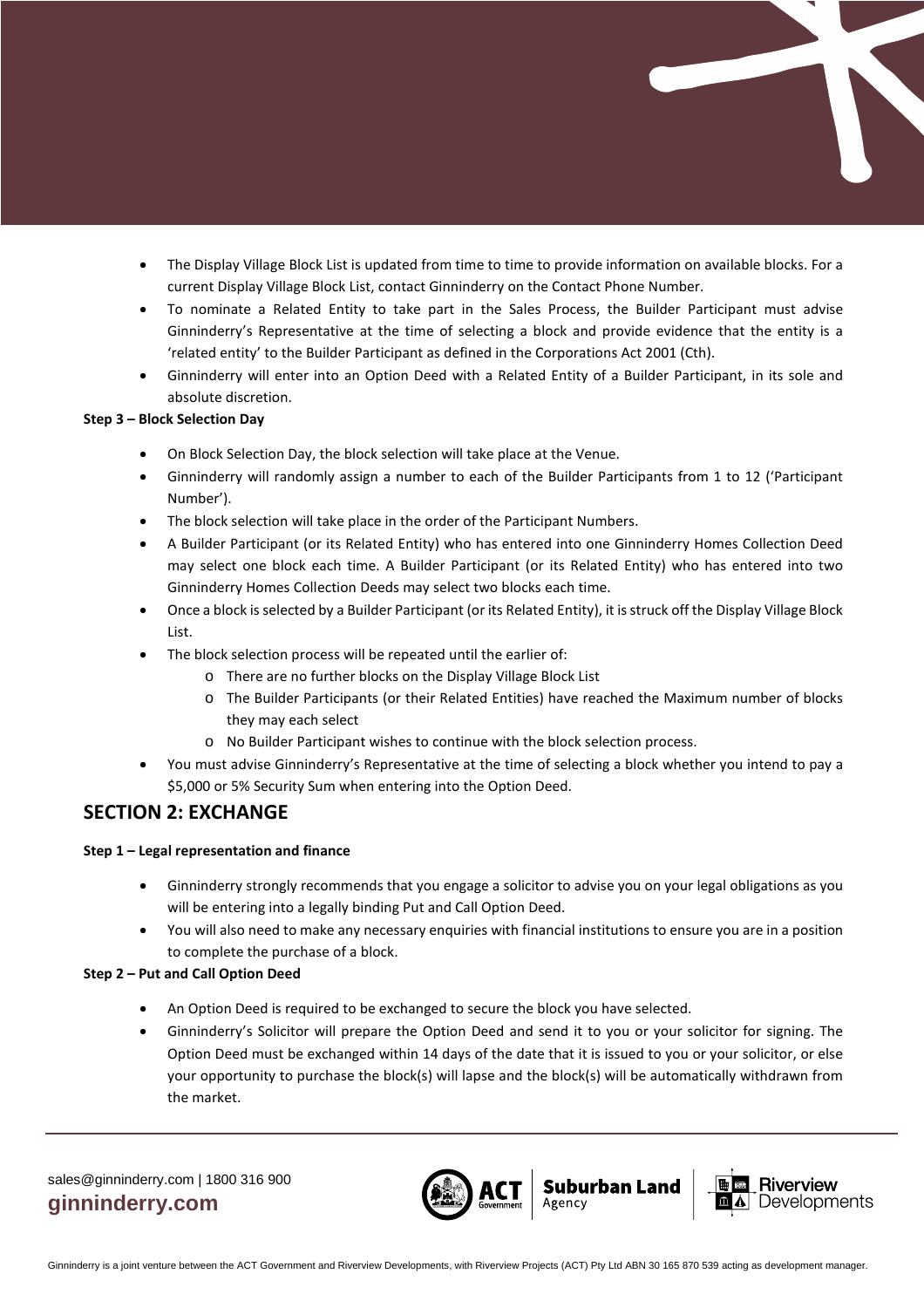- You may nominate a third party to exercise the call option under the Option Deed. At the time of nominating a nominee, you will be required to pay a nominee fee of \$110 to Ginninderry's Solicitor.
- You (or your nominee, if any) will be the Buyer(s) on the First Grant Contract.
- Please note that only the Buyer(s) on the First Grant Contract can be Lessee(s) on the Crown Lease.

#### **Step 3 – Exchange of Put and Call Option Deed**

- At the time of exchange of the Option Deed you will be required to:
	- a. enter into a legally binding Put and Call Option Deed with the Vendor by exchanging the Option Deed;
	- b. pay the \$5,000 or 5% Security Sum for the block; and
	- c. pay Ginninderry's legal costs of \$275
- Payments of the Security Sum for the block can only be made by cheque to the Vendor. Cash will not be accepted.
- If you are a company, the directors of the company will be required to sign a guarantee personally guaranteeing the obligations of the company under the Option Deed, unless a corporate guarantee structure has been previously approved by Ginninderry, or a 5% Security Sum is paid.

## **SECTION 3: EXERCISE OF OPTION**

If you (or your nominee, if any) wish to exercise the call option, you (or your nominee, if any) must do so no later than 5 Business Days after the date on which the Builder Participant is notified by the Ginninderry's Solicitor that the Vendor has achieved operational acceptance in relation to the Works (as defined in the Contract) excluding the date the notice is served. ('Call Option Expiry Date').

If you (or your nominee, if any) do not exercise the call option, the Vendor may exercise the put option within 20 business days of the Call Option Expiry Date.

If an option is exercised, you (or your nominee, if any) and the Vendor will be deemed to have entered into a binding First Grant Contract and you (or your nominee, if any) will be required to pay the Deposit under the First Grant Contract. The Security Sum will be refunded to you.

# **SECTION 4: DATE FOR COMPLETION (SETTLEMENT)**

For land that is not ready, the Buyer will be required to settle the First Grant Contract within 30 Working Days from the date that the Crown Lease is served on the Buyer in accordance with the First Grant Contract.

For land that is ready, the Buyer will be required to settle the First Grant Contract within 30 days of the date of exchange of the First Grant Contract.

Failure to settle may result in interest being incurred in accordance with the First Grant Contract or termination of the Contract.



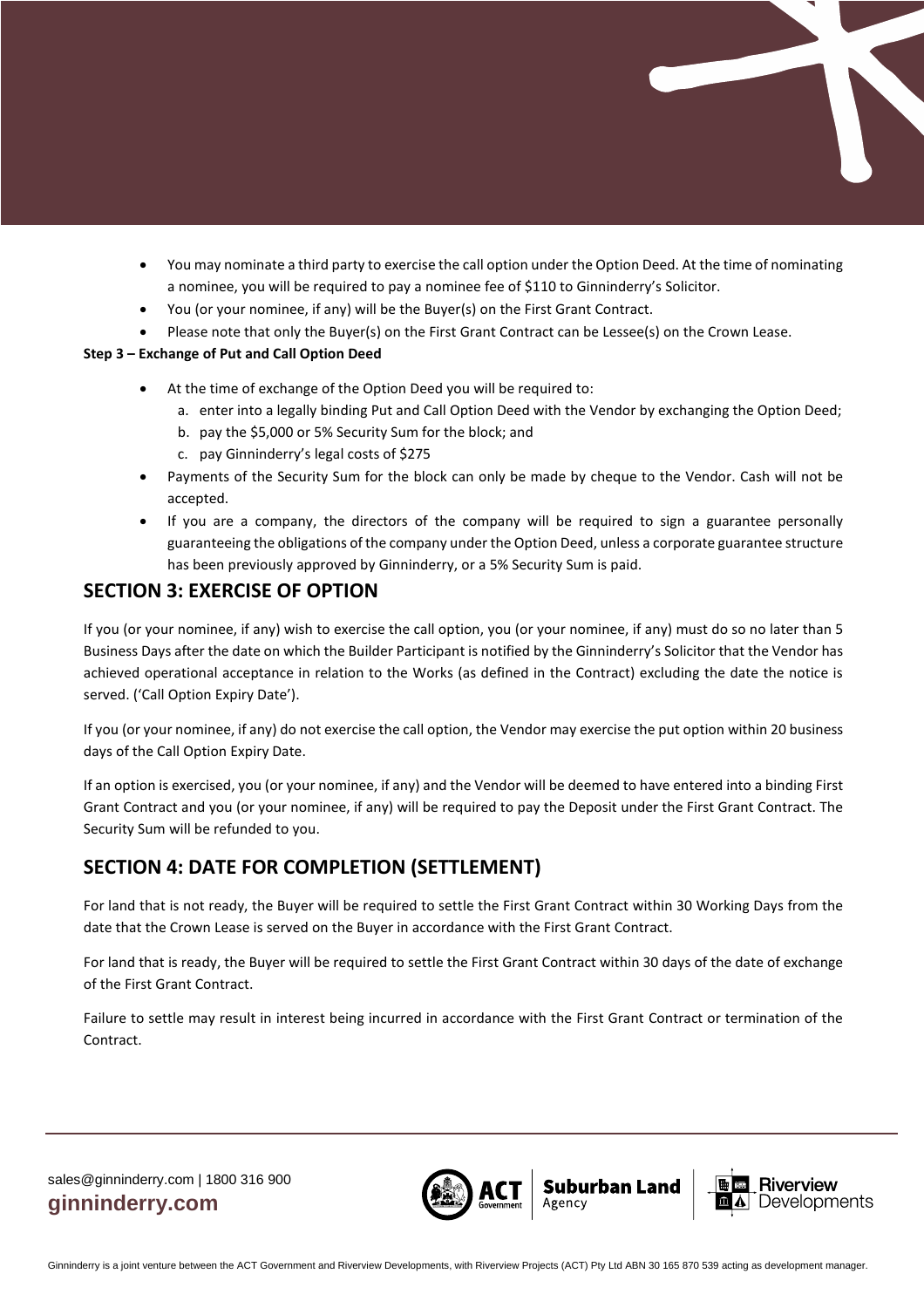

## **SECTION 5: STAMP DUTY**

Please note that stamp duty must be paid by the Buyer on the First Grant Contract shortly after settlement.

Stamp duty must be paid to the ACT Revenue Office. For further information, visit www.revenue.act.gov.au or call (02) 6207 0028.

## **SECTION 6: DISCLAIMERS AND OTHER RIGHTS AND LIABILITIES**

Ginninderry makes no representations or warranties as to the suitability of any Crown Lease or block for you. Ginninderry strongly recommend that you make your own enquiries and that you obtain legal, financial and accounting advice prior to entering into an Option Deed.

Nothing in these Sales Conditions will be construed to create any binding contract (expressed or implied) between Ginninderry, the Vendor, the Development Manager and you until a formal written Put and Call Option Deed, if any, is entered into by the parties.

Any conduct or statement whether prior to or subsequent to your entry into an Option Deed is not, and these Sales Conditions are not, and will not be deemed to be:

- a) an offer to contract; or
- b) a binding undertaking of any kind by Ginninderry, the Vendor or the Development Manager (including, without limitation, an undertaking that could give rise to any promissory estoppel, quantum meruit or any other contractual, quasi contractual or restitutionary action or any rights with a similar legal or equitable basis whatsoever).

Without limiting its rights at law or otherwise and according to such processes as it may determine to be appropriate, Ginninderry may:

- a) amend these Sales Conditions;
- b) suspend or cease to proceed with the Sales Process or any part of the Sales Process; and/or
- c) vary or extend any time or date in these Sales Conditions.

Neither Ginninderry, the Vendor, the Development Manager nor their officers, employees or advisers will be liable to any person on the basis of any promissory estoppel, quantum meruit or on any other contractual, quasi contractual or restitutionary grounds or any rights with a similar legal or equitable basis whatsoever or in negligence as a consequent of any matter or thing relating or incidental to the person's participation in the Sales Process.

In these Sales Conditions:

- **Block Selection Day** means 10 May 2022 at 9.15 am at the Venue.
- **Contact Phone Number** means 1800 316 900.
- **First Grant Contract** means a First Grant Contract for a block, substantially in the form of the Specimen First Grant Contract – Land Not Ready or Specimen First Grant Contract – Land Ready.